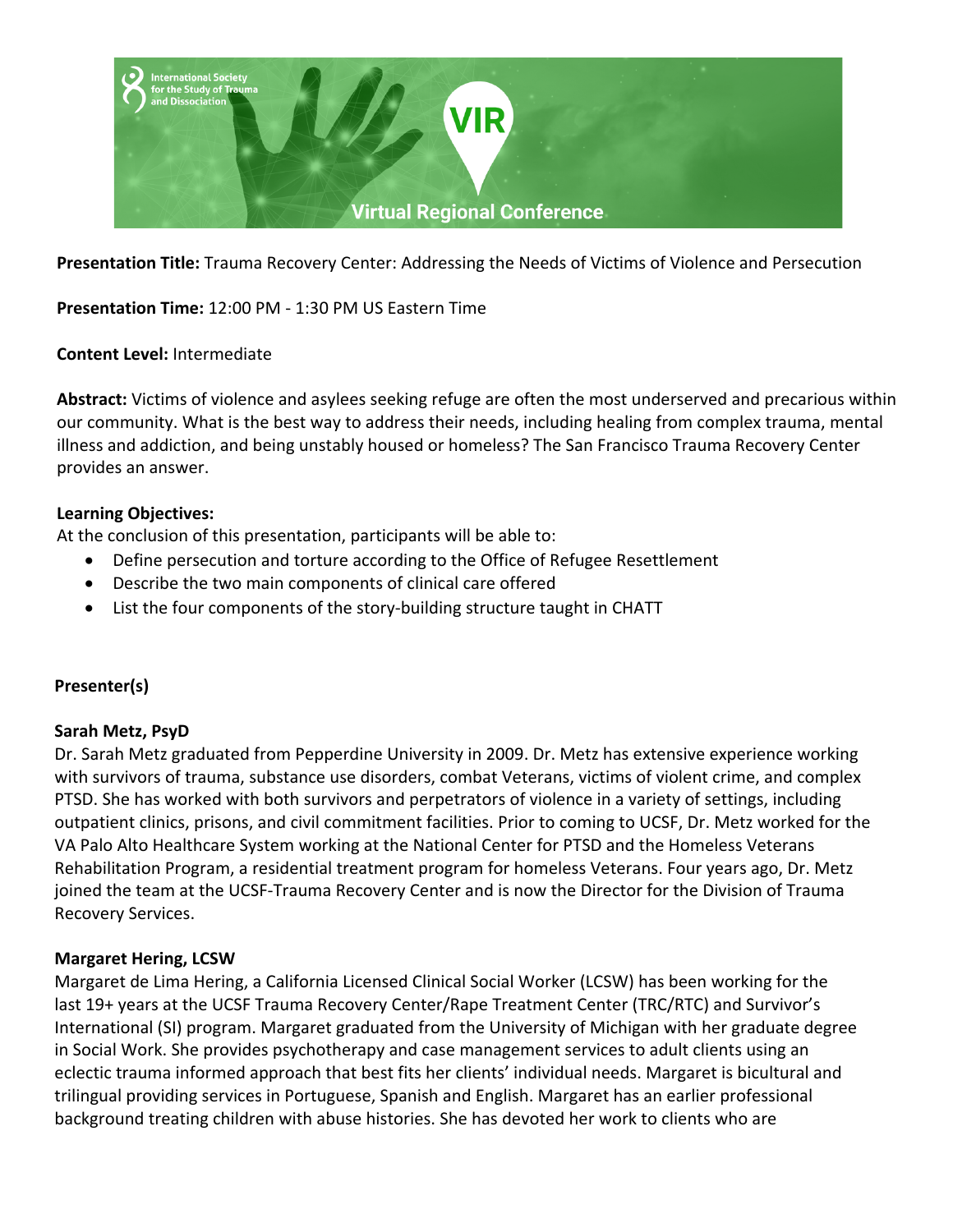disenfranchised and have single as well as multiple traumas including sexual assaults, traumatic loss, community violence, and domestic violence. Margaret is passionate about her work with culturally diverse clients as well as recent immigrants affected by gender based violence as well as persecution in their home countries for which they fled to seek safety in the U.S. Margaret provides psychological asylum evaluations for clients who are applying for asylum.

Margaret has been the MSW internship Coordinator at TRC for over 10 years facilitating the month long training program and the on-boarding of all students. Additionally Margaret serves as a senior staff supervisor and intern supervision.

## **Huaiyu Zhang, PhD**

Dr. Huaiyu Zhang is a clinical psychologist at the San Francisco Trauma Recovery Center and assistant clinical professor at the University of California San Francisco. Dr. Zhang obtained her MS in Neuroscience from the University of Southern California in 2004 and earned her PhD in Clinical Psychology from Emory University in 2013. Dr. Zhang integrates various evidence-based therapeutic techniques into treating individuals impacted by life adversities. Besides providing bilingual English and Mandarin clinical services, Dr. Zhang also conducts research and provides teaching and supervision on trauma recovery.

## **Cristina Biasetto, LCSW**

Cristina Biasetto, LCSW, is the coordinator of the Survivors International program at the UC San Francisco Trauma Recovery Center (TRC), which provides integrated trauma-focused therapy and clinical case management to survivors of persecution and torture. She has trained and worked at the TRC since graduating from the UC Berkeley's School of Social Welfare. As a trilingual (Spanish, English, and Italian) clinician with fifteen years of experience serving immigrant trauma survivors, her clinical work focuses on the assessment and treatment of severe trauma in immigrant survivors, including asylum seeking survivors of persecution, gender-based violence, human trafficking, and political torture. In addition to her role at the TRC, Ms. Biasetto also holds the position of Clinical Advisor at the International Rescue Committee in Oakland, where she supervises and trains staff in trauma-informed care to refugees, and she is Adjunct Faculty at the Wright Institute in Berkeley. Prior to becoming a clinician, Ms. Biasetto worked across the Middle East, Europe, and East Africa in the design, implementation, and management of psychosocial assistance to asylum seekers, refugees, and internally-displaced people.

## **Catherine Classen, PhD**

Catherine Classen, PhD, is Clinical Professor of Psychology, Department of Psychiatry, University of California San Francisco and Zuckerberg San Francisco General Hospital. Previously she was Professor of Psychiatry at the University of Toronto, Academic Leader of the Trauma Therapy Program at Women's College Hospital in Toronto and a senior scientist in the Department of Psychiatry and Behavioral Sciences at Stanford School of Medicine. She is a clinician, researcher and educator who has been working in the field of psychological trauma for over 25 years. A primary focus of her research has been investigating psychotherapeutic interventions for survivors of chronic traumatization. She has numerous publications on interventions for complex trauma, the long-term effects of chronic traumatization, and on the principles and strategies for providing trauma-informed care. She has over 100 publications including three books. Her most recent book co-authored by Clark, Classen, Fourt, & Shetty, "Treating the trauma survivor: An essential guide to traumainformed care," was published by Routledge in 2015. She is a past-president (2006-07) and Fellow of the International Society for the Study of Trauma and Dissociation. She is also a certified sensorimotor psychotherapist.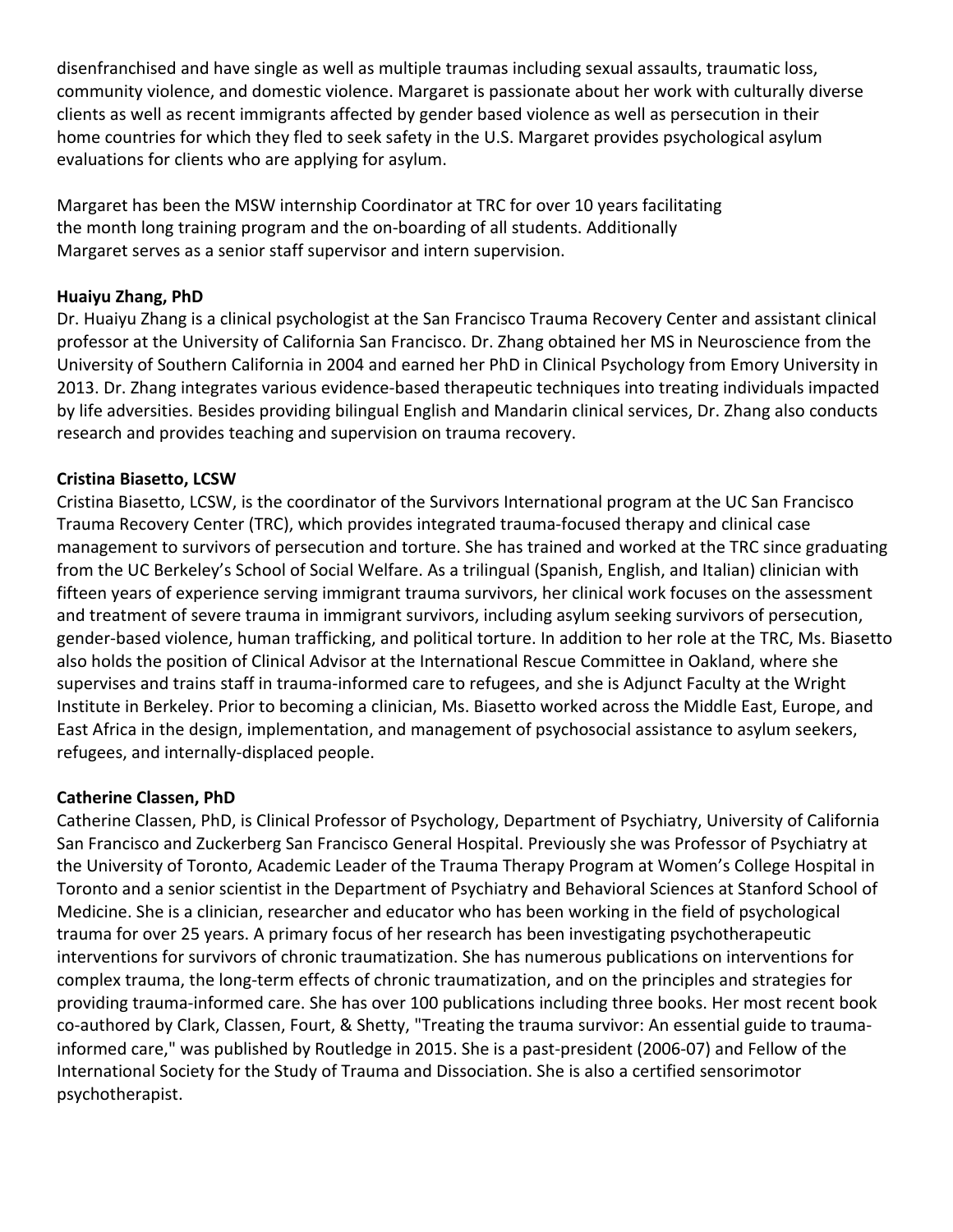### **Carla Richmond, LCSW**

Carla Richmond has been a social worker at TRC since 2007. Her clinical concentration is working with survivors of interpersonal violence (including survivors of sexual assault, physical assault, individuals who have lost a loved one to homicide, and survivors of political torture and violence based on gender and sexual orientation). Ms. Richmond assisted in the development of the TRC Speakers Bureau (CHATT) and cofacilitates monthly support group for CHATT speakers, helps to coordinated speaking opportunities for the group. Prior to coming to the TRC, Ms. Richmond provided individual, group, and family psychotherapy in institutional and community settings to families impacted by family and community violence, children and mothers living in transitional domestic violence shelter, juvenile offenders and their families, school based therapy. She graduated with her Master in Social Work from Hunter School of Social Work in 2000.

## **Presentation Title:** The Trauma Recovery Center Model

**Abstract:** This presentation provides an overview of the University of California San Francisco (UCSF) Department of Psychiatry's award-winning Trauma Recovery Center (TRC). The UCSF TRC treats victims of violent crime, including survivors of persecution and torture, through a clinically proven model of comprehensive care, advocacy, and outreach. Using measurement guided evidenced-based/evidenceinformed practices, the diverse staff at TRC provides holistic, client-centered, culturally humble traumafocused medical and mental health services. Clients seeking services at the TRC have been victims of interpersonal violence (e.g., sexual assault, physical assault, attempted homicide, derivative victim of homicide, etc.). Based on data over the prior three years, on average, clients seeking services at the TRC have experienced 4.5 lifetime traumatic events with 79.6% meeting criteria for a provisional diagnosis of PTSD and 70.2% meeting criteria for a provisional diagnosis of Depression. This presentation will review the history of the TRC, the TRC treatment structure and rationale, and demographic data since our inception in 2001. We will also present TRC clinical outcome data. Due to its success in treating this very vulnerable population, the TRC model is being replicated across the United States. This symposium presentation will briefly review the TRC replication project.

#### **Presenter(s)**

Sarah Metz, PsyD

**Presentation Title:** Serving Survivors of Interpersonal Violence: Wrap-around Services for a Vulnerable Population

**Abstract:** The San Francisco Trauma Recovery Center serves survivors of interpersonal violence, especially those who are the most vulnerable and underserved, and is funded by the California Victim Compensation Board. Clients include survivors of sexual assault, domestic violence, gunshot injuries, human trafficking, stabbings, physical assault, criminal motor vehicle accidents, as well as family members of homicide victims and other derivative victims. In addition, many of these clients have such risk factors as homelessness/unstable housing, poverty, extensive revictimization histories, ongoing exposure to community or domestic violence, problems with substance use and pre-existing mental health disorders. Their case management and mental health needs are often considerable. Our program also works closely with the Rape Treatment Center. We meet with clients at San Francisco General Hospital when sexual assault survivors come in to receive medical care and/or a forensic exam, providing an opportunity for outreach and support when clients in the immediate aftermath. Along with psychotherapy and case management, clients are supported in filing police reports and applying for victim compensation funds. Each client has a dedicated clinician who provides psychotherapy, case management and assertive outreach, while working within an integrated multidisciplinary team. The challenges and rewards in serving this population will be discussed.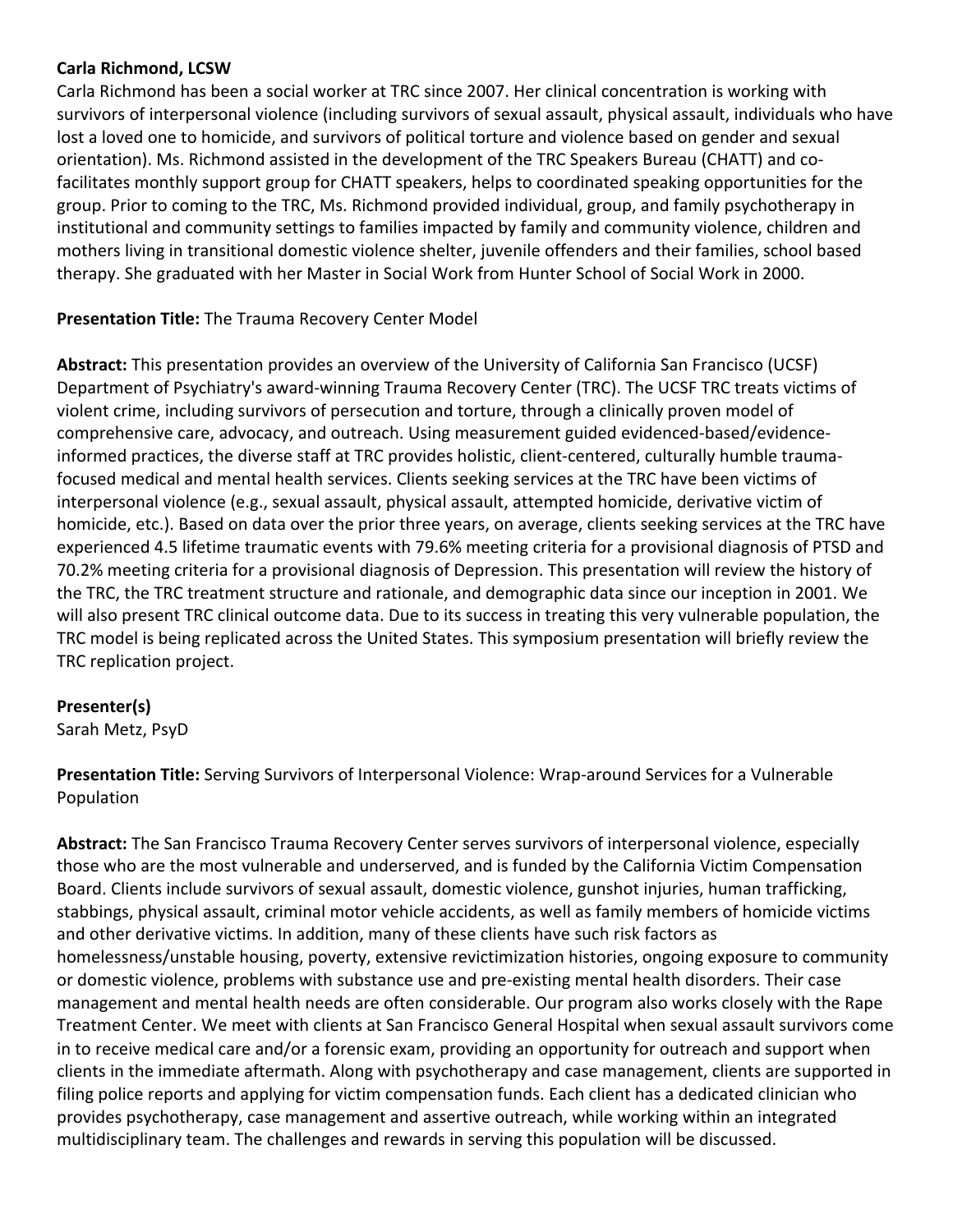## **Presenter(s)** Margaret Hering, LCSW

**Presentation Title:** Integrated, Evidence-based Clinical Services for Trauma-impacted Individuals: Two Case Presentations

**Abstract:** The Trauma Recovery Center has established its state-of-the-art care through rigorous randomized controlled trial studies, in comparison to the usual care that was available at the time. There are two critical aspects of the clinical care that the Trauma Recovery Center emphasizes in its practice: 1) integrated case management care; 2) evidence-based psychotherapy. The current presentation focuses on the services that two previous clients received at the Trauma Recovery Center, one with emphasis on the case management care for an elderly, homeless individual who is a survivor of robbery and physical attack. The treatment with him has centered on addressing his immediate needs of safety and stability, such as housing arrangement, medical compensation, and distress tolerance training. The second client, a survivor of sexual assault, presented herself with different levels of needs, and treatment tailored to her needs focused on alleviating posttraumatic symptoms and processing her trauma experience through evidence-based interventions, including Cognitive Processing Therapy and Acceptance and Commitment Therapy. The case presentations are aimed at illustrating the importance of addressing various clients' needs with adopting well-validated approaches to facilitate their posttraumatic recovery and growth.

## **Presenter(s)**

Huaiyu Zhang, PhD

**Presentation Title:** Practicing Hope Amid Continuous Traumatic Stress: Clinical Work with Survivors of Persecution and Torture

**Abstract:** Survivors International is a program of the UC San Francisco Trauma Recovery Center that serves immigrant survivors of persecution, torture, and other human rights abuses. Funded in the 1990s, Survivors International became part of the UCSF Trauma Recovery Center in 2012 and since then it has provided survivors with integrated trauma-focused therapy and clinical case management. Most Survivors International clients currently come from Central America and Mexico and many are seeking asylum in the U.S. To asylum seeking clients, Survivors International offers psychological and medical evaluations of psychological and physical harm to corroborate survivors' stories in immigration proceedings. For many Survivors International clients, trauma is ongoing as the relative safety attained in the U.S. comes with concerns for the safety of families and communities left behind, fear of deportation, and precarious living conditions. Clinical work with survivors of human rights abuses at Survivors International is rooted in the practice of hope amid ongoing traumatic stress. Survivors International clinical work also promotes testimony about, and bearing witness to, the impact of trauma and human resilience as instruments of individual and collective healing. Reflections on challenges and learning opportunities in Survivors International clinical work will be shared.

# **Presenter(s)**

Cristina Biasetto, LCSW

**Presentation Title:** Implementation of a Speakers Bureau Support/work Group for Survivors of Violence as a Third Stage Intervention Model for Survivors of Crime

**Abstract:** CHATT (Communities Healing and Transforming Trauma) is a speakers bureau developed by the Trauma Recovery Center (TRC) as a third stage intervention model for survivors of crime. Its key components are that it is an opportunity for survivors to "restory" the traumatic experience and it helps to build